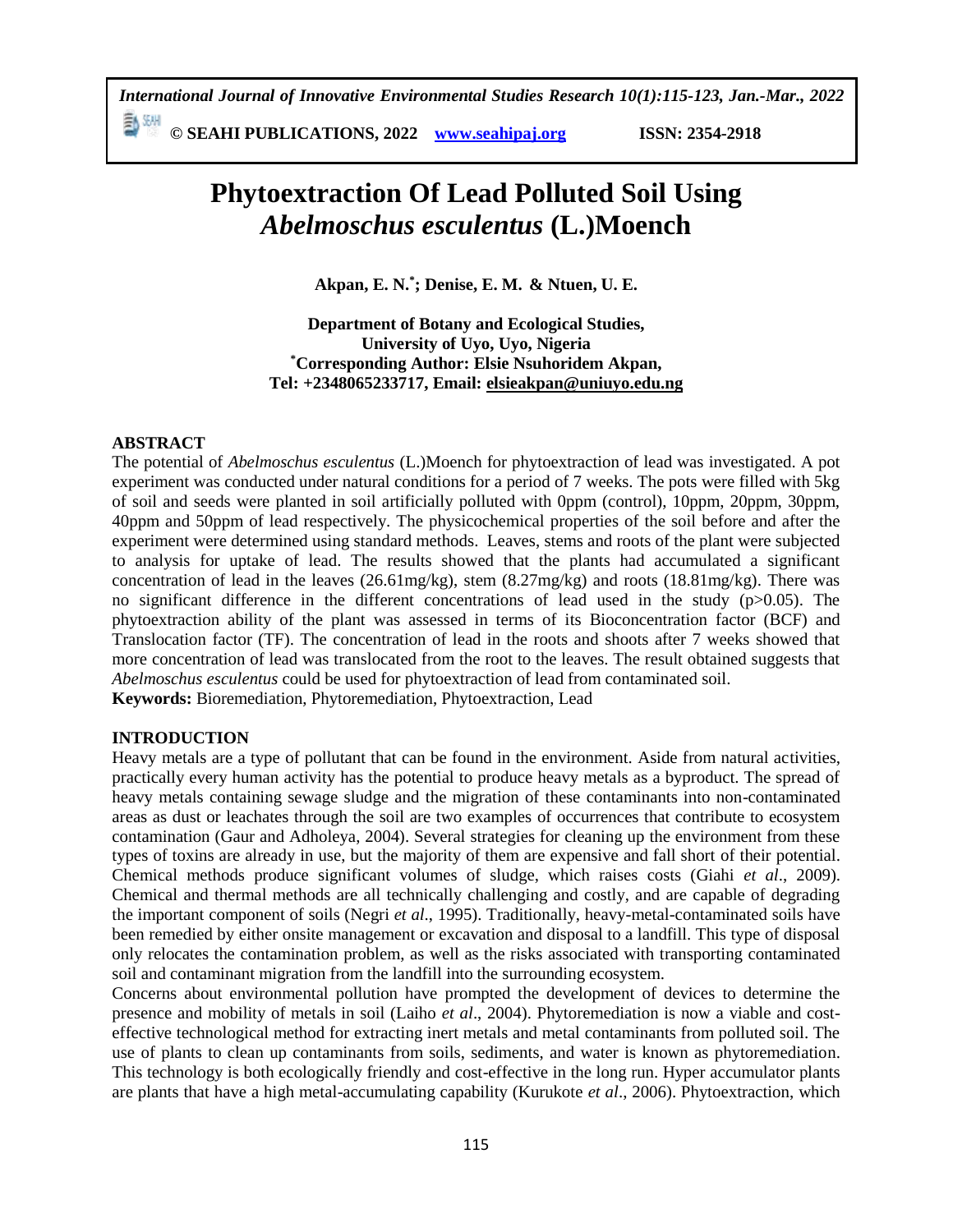is part of Phytoremediation, takes advantage of plant root systems' unique and selective absorption capabilities, as well as the entire plant body's translocation, bioaccumulation, and contaminant degrading capacities (Negri *et al*., 1995). Many plant species have been successful in absorbing pollutants from soils, including lead, cadmium, chromium, arsenic, and different radionuclides. Phytoextraction, one of the phytoremediation categories, can be used to remove heavy metals from soil by utilizing its ability to uptake elements that are required for plant growth (Fe, Mn, Zn, Cu, Mg, Mo, and Ni). Cd, Cr, Pb, Co, Ag, Se, and Hg are examples of metals with unknown biological functions that can accumulate (Kurukote *et al*., 2006).

*Abelmoschus esculentus* (L.) Moench, known as Okra is an annual, erect herb up to 5m (but typically about 2m) tall, with succulent stem and scattered stiff hairs. Okra is a cultigen (a plant that has been altered by humans through a process of selective breeding). The exact origin of okra is unknown, but it is thought to have come from Africa, where it has been grown as a crop for centuries. Evidence suggests it was grown in Egypt as long ago as 2,000 BC. Today it is widely cultivated for its edible green fruits, which are harvested when immature (after 3–5 days of development), and are infamous for their slimy mucilage.

Okra is widespread in cultivation in the tropics, subtropics and warmer temperate zones. It is particularly popular in Africa, India, the Philippines, Thailand, Brazil, Turkey, Spain and the southern USA. It is naturalised in some areas. The related species West African okra *(Abelmoschus manihot*) is restricted to the humid and perhumid (wettest) climates of Africa.

Heavy metals, particularly lead, are major contaminants that endanger the environment as well as human and animal health (Ijah and Ndana, 2008). Heavy metal pollution of soil has existed for centuries, but its scope has grown dramatically in the last fifty years as a result of technical advancements and greater consumer use of metal-containing items (Majid and Argue, 2001). The investigations on the variability of bioaccumulation in non-hyperaccumulator species were based on agricultural or market plants for human use, rather than heavy metal phytoextraction employing plants. Their goal was to find cultivars that would reduce the entrance of heavy metals into food chains and thereby the health effects of soil contamination. However, in the phytoextraction context, studies are carried out with the opposite purpose and plant species are selected for their ability to accumulate and extract metals from polluted soils. One of the key steps in phytoextraction is the selection of plant species and higher heavy metal extracting values have been observed by many scientists in naturally occurring plant population. Hence, the aim of this work was to examine the feasibility of *Abelmoschus esculentus* as a hyperaccumulator plant for lead in soils.

# **MATERIALS AND METHODS**

# **Collection and Processing of Samples.**

The soil sample used for this study was collected from the depth of 0 - 20cm within the University of Uyo main campus, Uyo, Nigeria. The soil was transported into 18 different pots using a soil auger. The taxonomic classification of the experimental soil was sandy with the pH 5.30, mature seeds of *Abelmoschus esculentus* were collected at Akpan andem market, Uyo, Nigeria. The local seeds were used because they have the potential to withstand adverse climatic conditions and they easily adapt to harsh environmental conditions.

#### **Preparation of Heavy Metal Contaminants**.

The lead was added to the soil as lead nitrate  $(Pb (NO3)<sub>2</sub>, 1.599g of Pb (NO3)<sub>2</sub> and 10mL of Nitric acid)$ was dissolved in 1000mL of distilled water to make stock solutions of 10, 20, 30, 40, and 50 milliliters. These different concentrations were then measured from the stock solutions into a 100ml capacity measuring cylinder and made up to the mark to give 10ppm, 20ppm, 30ppm, 40ppm, 50ppm and 0ppm (control) metal concentrations. The soil was spiked with different concentrations of lead and thoroughly mixed

#### **Experimental Design and Treatment.**

The study was a pot experiment carried at the green house of Department of Botany and Ecological Studies, University of Uyo, Uyo, Nigeria. The experiment was laid out in a complete randomized design and the treatments were in three replicates. The experimental pots were filled with 5kg lead contaminated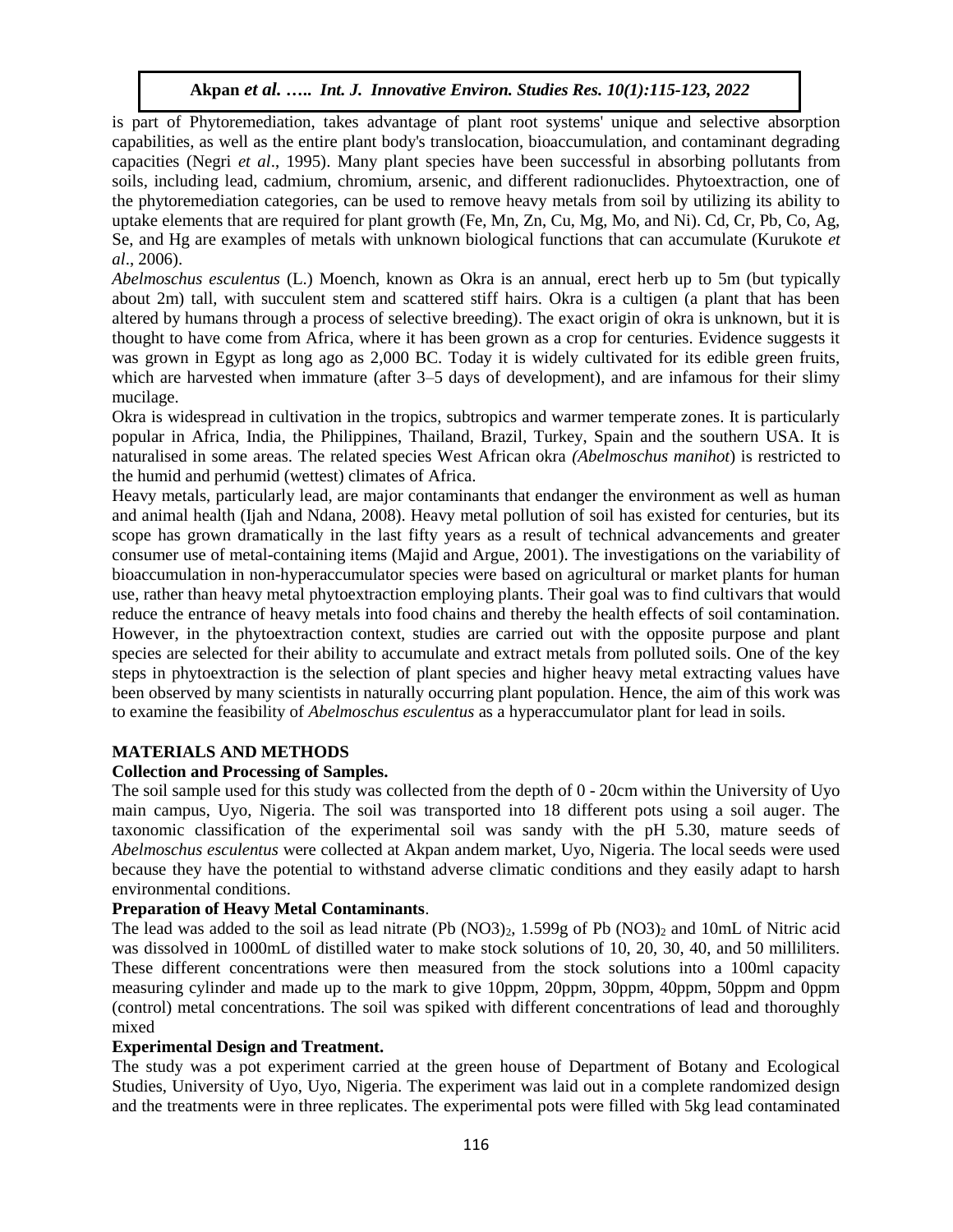soil of different concentrations of lead contaminants. Eight seeds were planted in each pot, which were later thinned down to four after germination of the plant. The plants were watered with 500mls of water for the first two weeks and later reduced to 20mls of tap water daily in each pot for the remaining 5weeks. **Analysis of Lead**

After 7 weeks of planting, all the plants were harvested separately according to the soil treatment, separated into three compartments leaves, root and stem. The 18 replicates of each treatment were pooled together to give composite sample of each treatment, the plants were washed in water to eliminate soil, dirt, possible parasite or their eggs, and finally washed using a deionized water. The plants were dried in an oven at  $80^{\circ}$ C and grinded to powdered form before determining the presence of heavy metals.

**Procedure for Digestion: 1**g of sample was weighed into a digestion flask, 20ml of nitric acid was added and 10ml of perchloric acid was also added, a drop of concentrated sulphuric acid was added, the mixture was allowed to stand for 30minutes**.** This was digested using a digestion chamber in the laboratory until the color turned white, this shows that the samples were digested, afterwards it was allowed to cool. 30mls of distilled water was added and was filtered with a filter paper, the filtrate made up to 50mls solution with distilled water, the digested solution was stored in a bottle ready for the determination of heavy metals using atomic absorption spectrophotometer with different lamps in position. Lead concentrations were determined using Atomic Absorption spectrophotometer (AAS).

#### **Determination of Bioconcentration and Translocation Factor**

Bioconcentration factor (BCF) and Translocation factor (TF) were calculated using the formula of Yadav *et al* (2009) as:

Bioconcentration factor (BCF) = Average metal concentration in the whole plant  $(mg/kg)$ Metal concentration in soil (mg/kg)

Translocation factor (TF) =  $C_{\text{aerial}} \times 1/C_{\text{root}}$ 

 $C_{\text{actual}}$  = metal concentration in the aerial part of plant (stem and leaf)  $C_{\text{root}}$  = metal concentration in root of plant

#### **Statistical Analysis**

The one-way analysis of variance test was used to analyze and compare the data using SPSS 23 software.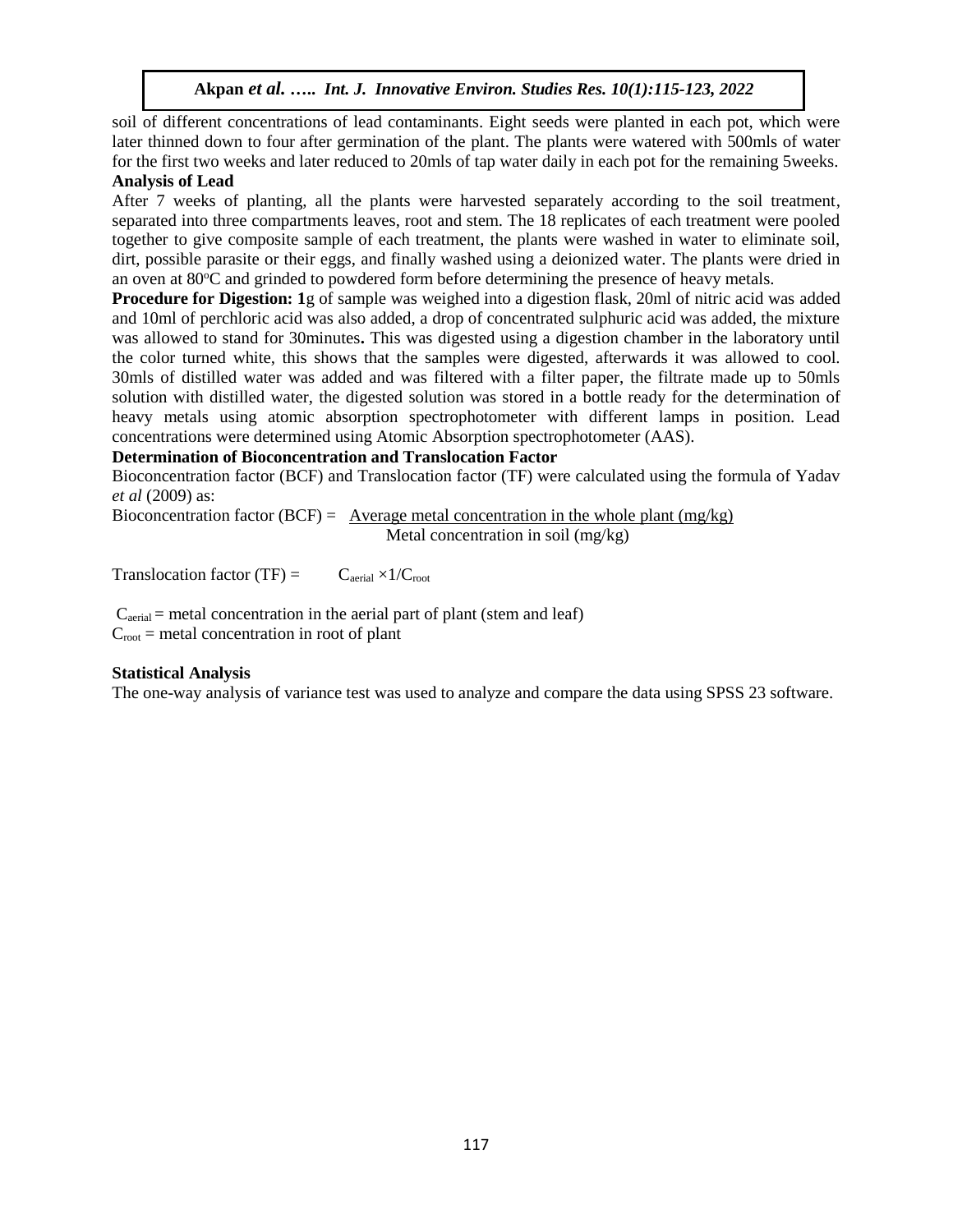| <b>RESULTS</b><br><b>Table 1: Physicochemical Properties Of The Soil</b> |                  |  |  |  |  |
|--------------------------------------------------------------------------|------------------|--|--|--|--|
| <b>Test Parameter</b>                                                    | <b>Values</b>    |  |  |  |  |
| Sand (%)                                                                 | $91 \pm 0.33$    |  |  |  |  |
| Silt $(\%)$                                                              | $1.67 \pm 0.33$  |  |  |  |  |
| Clay $(\%)$                                                              | $7.2 \pm 0.0$    |  |  |  |  |
| pH                                                                       | $5.2 \pm 0.30$   |  |  |  |  |
| Electrical conductivity                                                  | $0.08 + 0.02$    |  |  |  |  |
| Organic matter (%)                                                       | $6.15 \pm 0.14$  |  |  |  |  |
| Total Nitrogen (%)                                                       | $0.15 \pm 0.003$ |  |  |  |  |
| Available Phosphorus (mg/kg)                                             | $55.02 \pm 5.99$ |  |  |  |  |
| Calcium (cmol/kg)                                                        | $7.17 \pm 0.12$  |  |  |  |  |
| Magnesium (cmol/kg)                                                      | $2.79 \pm 0.15$  |  |  |  |  |
| Sodium (cmol/kg)                                                         | $0.06 \pm 0.006$ |  |  |  |  |
| Potassium (cmol/kg)                                                      | $0.14 \pm 0.006$ |  |  |  |  |
| Exchange acidity (cmol/kg)                                               | $1.75 \pm 0.05$  |  |  |  |  |
| Effective cation exchange capacity (cmol/kg)                             | $11.90 \pm 0.34$ |  |  |  |  |
| Base saturation (%)                                                      | 75.28±9.80       |  |  |  |  |

Mean ± Standard error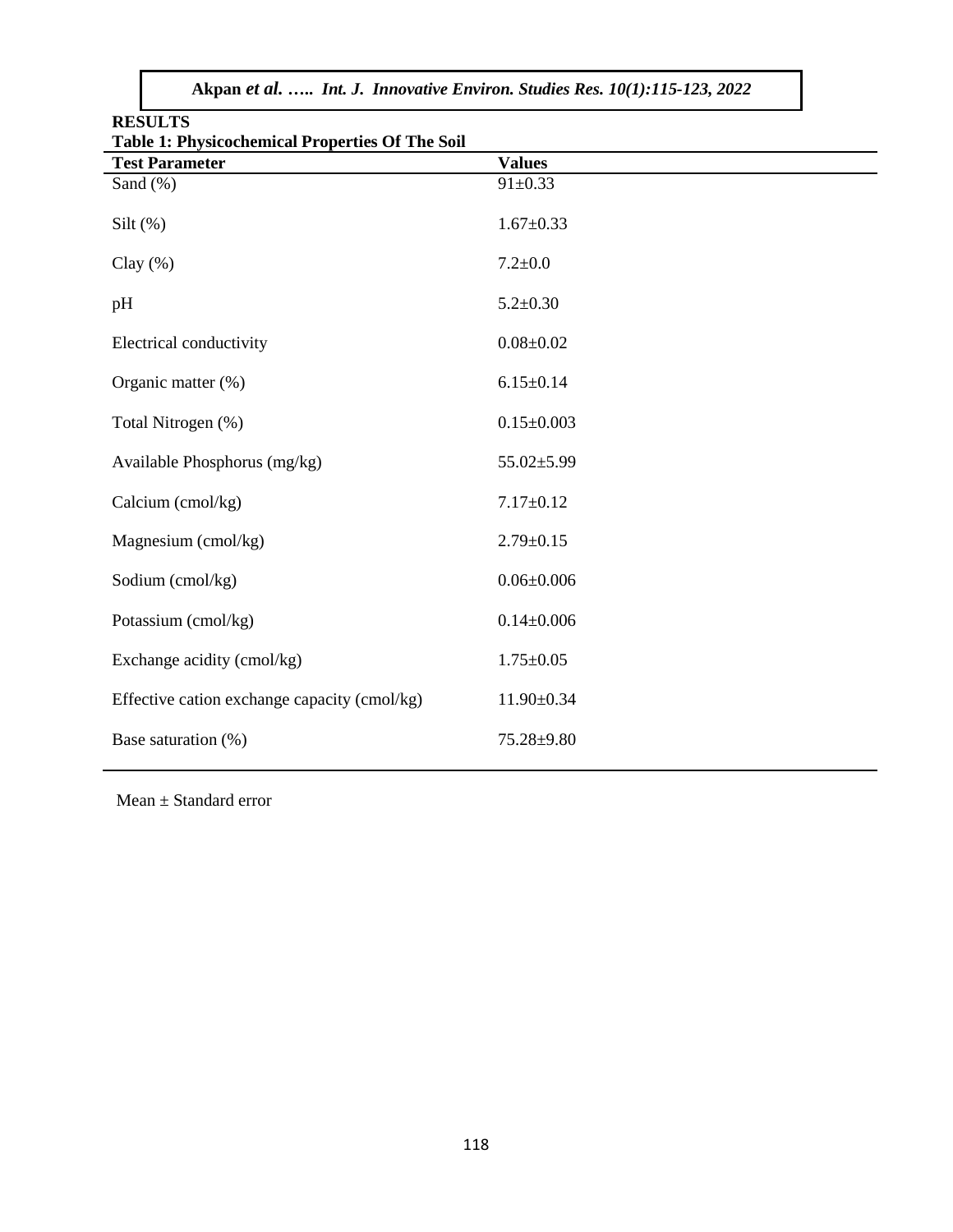| <b>Test Parameter</b>                        | <b>Values</b>      |
|----------------------------------------------|--------------------|
| Sand (%)                                     | $82.33 \pm 0.91$   |
| Silt $(\%)$                                  | $1.126 \pm 0.0047$ |
| Clay $(\%)$                                  | $3.24 \pm 0.049$   |
| pH                                           | $7.03 \pm 0.031$   |
| Electrical conductivity                      | $0.063 \pm 0.040$  |
| Organic matter (%)                           | $4.90 \pm 0.127$   |
| Total Nitrogen (%)                           | $0.103 \pm 0.012$  |
| Available Phosphorus (mg/kg)                 | $63.13 \pm 2.52$   |
| Calcium (cmol/kg)                            | $0.02 \pm 0.082$   |
| Magnesium (cmol/kg)                          | $0.17 \pm 0.0049$  |
| Sodium (cmol/kg)                             | $2.09 \pm 0.131$   |
| Potassium (cmol/kg)                          | $9.85 \pm 0.439$   |
| Exchange acidity (cmol/kg)                   | $1.73 \pm 0.021$   |
| Effective cation exchange capacity (cmol/kg) | $13.72 \pm 0.189$  |
| Base saturation (%)                          | 77.69±1.750        |

# **Table 2: Physicochemical Properties Of The Soil After Planting**

Mean  $\pm$  Standard error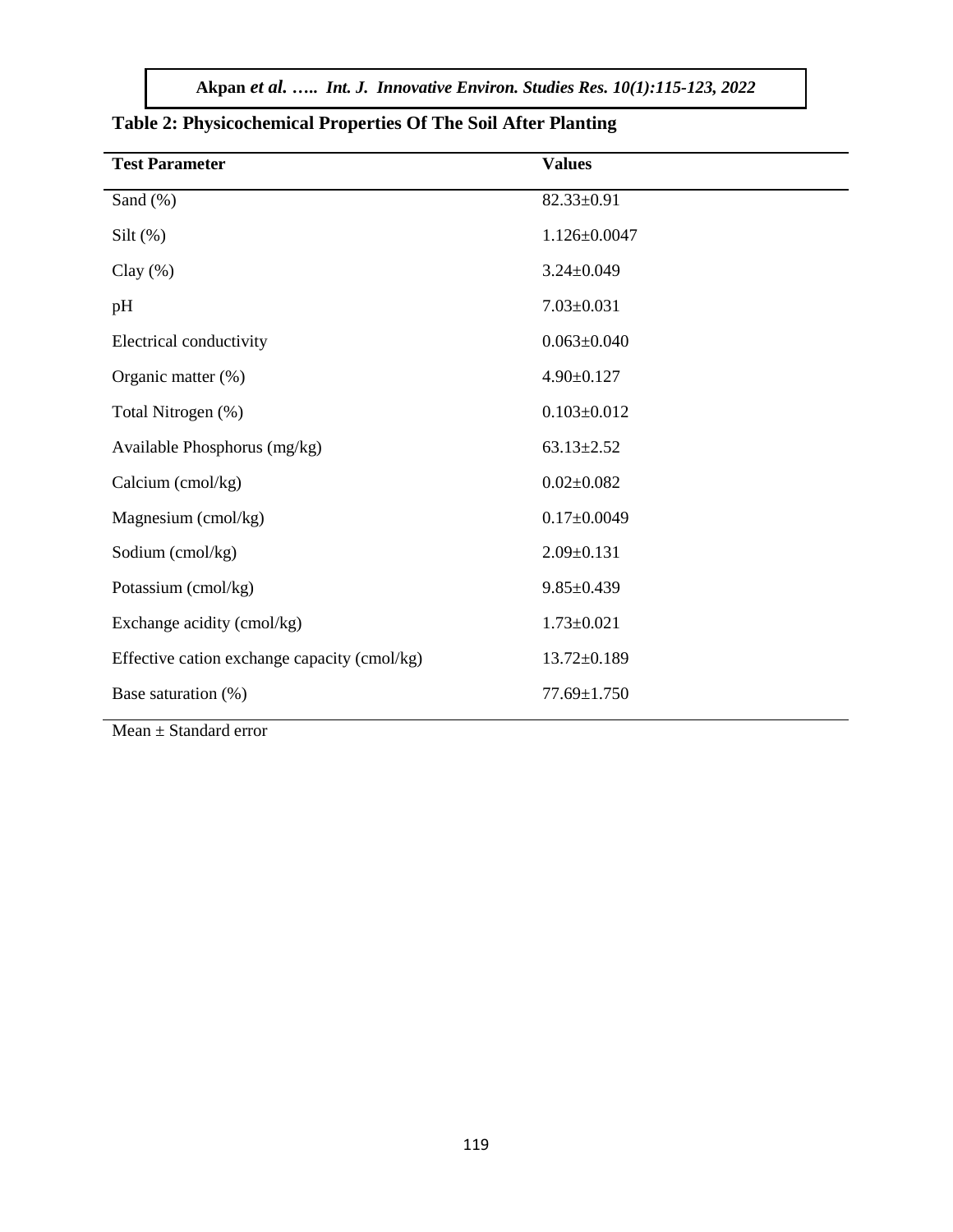

**Figure 1. Concentrations of lead in stems, roots and leaves of** *Abelmoschus esculentus*

|            | Table 3: Bioconcentration factor (BCF) and translocation factor (TF) of lead in <i>Abelmoschus</i> |  |  |  |  |  |
|------------|----------------------------------------------------------------------------------------------------|--|--|--|--|--|
| esculentus |                                                                                                    |  |  |  |  |  |

| <b>Treatment</b> | <b>BCF</b> | <b>TF(LEAVES)</b> | <b>TF(STEM)</b> |
|------------------|------------|-------------------|-----------------|
| 10ppm            | 1.03       | 1.94              | 0.29            |
| 20ppm            | 0.70       | 1.69              | 0.34            |
| 30ppm            | 0.56       | 1.29              | 0.4             |
| 40ppm            | 0.54       | 1.32              | 0.56            |
| 50ppm            | 0.54       | 1.25              | 0.46            |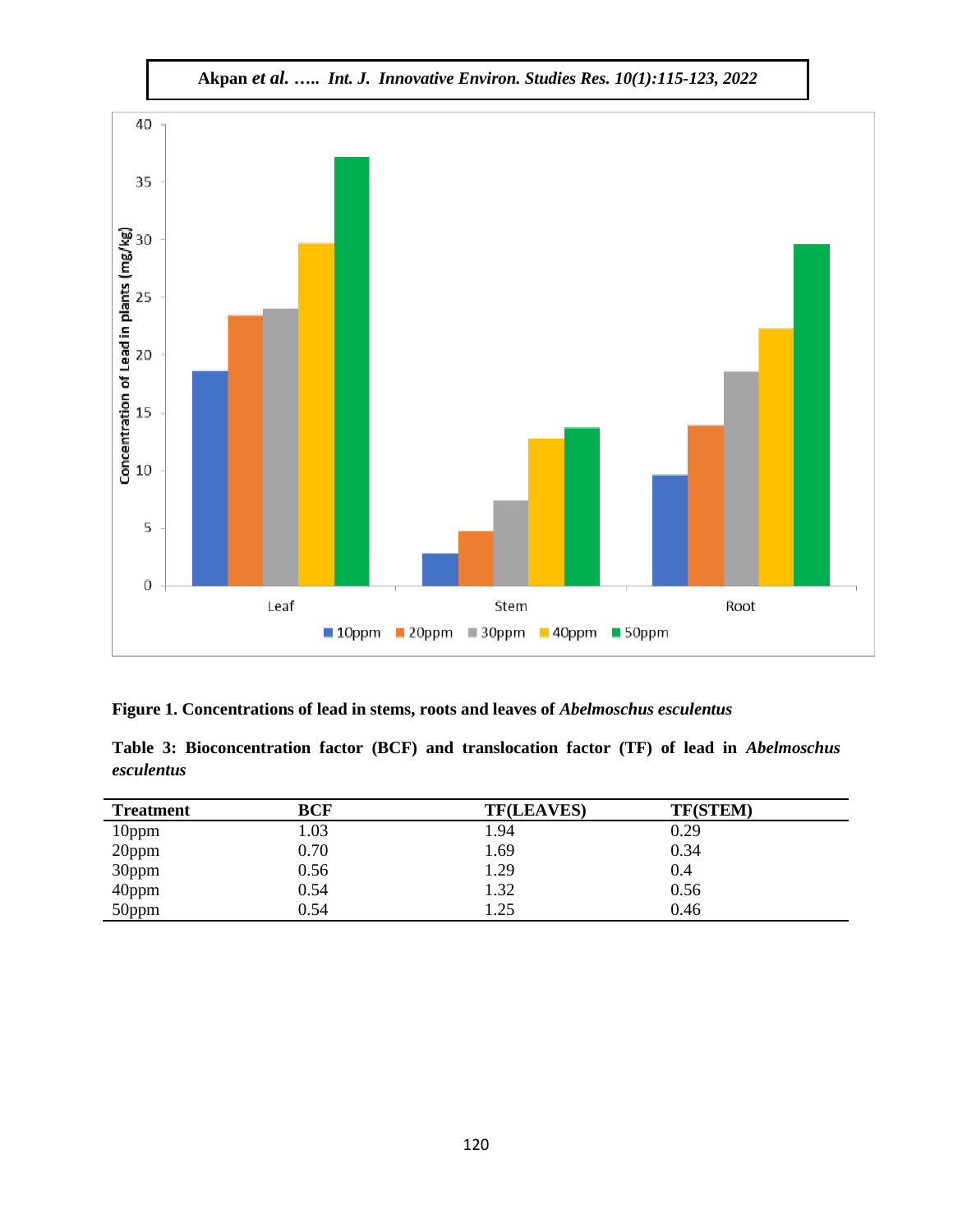### **DISCUSSION**

Table 1 shows the physicochemical properties of the soil before planting. Table 2 shows the physicochemical properties of soil after 7 weeks of phytoextraction studies. The high pH level of the soil is generally within the range of soil established by FEPA (1991). The pH of the soil after plant harvest (7.03) was higher than the pH of the uncontaminated soil (5.03) probably, this may be due to the presence of lead as a contaminant in the polluted soil.

Soil pH affects heavy metal sorption, as well as the solubility and hydrolysis of metal hydroxides, carbonates, and phosphates, as well as ion–pair formation and solubility of organic matter, as well as the surface charge of Fe, Mn, and Al-oxides, organic matter, and clay edges (Tokalioglu *et al*.,2006) These findings suggest that soil variables such as pH, clay, and organic matter influence metal uptake (Jung *et al*.,1996).

The unpolluted soil before planting had higher organic matter (6.15%) than the polluted soil which had 4.90%. There was a slight decrease in nitrogen content while available phosphorous was higher in the polluted soil (63.13%) than the unpolluted (55.02%). The unpolluted soil before planting had 0.06, 0.14, 2.79 and 7.17cmol/kg of Na<sup>+</sup>, K<sup>+</sup>, Mg<sup>2+</sup> and Ca<sup>2+</sup>, respectively, while 0.02, 0.16, 2.09 and 9.85 cmol/kg were observed for Na<sup>+</sup>, K<sup>+</sup>, Mg<sup>2+</sup> and Ca<sup>2+</sup>, respectively in the polluted soil after harvesting the plants. When compared to other cations,  $Ca^{2+}$  had the highest value of 7.17 and 9.85cmol/kg for unpolluted and polluted soil, respectively. Also, the effective cations exchange capacity (ECEC) was seen to be higher in polluted soils, (13.72cmol/kg) than in unpolluted (11.91 cmol/kg). The difference (increase or decrease in the soil properties) observed might be due to the lead added in the soil. Lead (when added to soil) can change soil properties, according to Ryser and Sauder (2006), and data from studies on the toxic effect of heavy metals on soils have been used to establish the concentrations at which heavy metals affect biological soil processes for regulatory purposes, according to Giller *et al* (1998). Metal bioavailability in soil is a dynamic process that is influenced by a variety of chemical, biological, and environmental variables.

Lead was not detected in minute quantities in unpolluted soil used for the experiment but 7 weeks after lead pollution, Pb concentration was recorded and determined. The concentration of lead recorded in the soil after 7 weeks of phytoextraction was less than the concentration of lead introduced into the soil in their respective treatments. It was found that  $\langle 0.0001, \langle 0.0001, \langle 0.0194, \langle 0.0001, \langle 0.0001, \langle 0.0001, \langle 0.000, \langle 0.000, \langle 0.000, \langle 0.00, \langle 0.00, \langle 0.00, \langle 0.00, \langle 0.0, \langle 0.0, \langle 0.0, \langle 0.0, \langle 0.0, \langle 0.0, \langle 0.0, \langle 0.$ residual lead were detected in the soil treated with 10, 20, 30, 40, 50ppm of lead, respectively. This indicated that large proportion of lead was removed from the soil which could be traced to phytoextraction potential of the plant used. It could also be possible that some of the lead might have escaped into the atmosphere. USEPA (2000) reported that heavy metals (when mopped up by plants) have the ability to escape into the atmosphere which could be in line with this finding. There was no significant difference in the different concentrations of lead used in the study ( $p>0.05$ ).

In lead contamination soils planted with *Abelmoschus esculentus,* the concentrations of lead after 7 weeks for stem compartment were 2.790, 4.742, 7.440, 12.700 and 13.690 mg/kg, roots were 9.610, 13.847, 18.561, 22.351 and 29.630 mg/kg and leaves were 18.662, 23.464, 24.051, 29.698 and 37.191mg/kg observed at 10,20,30,40 and 50ppm respectively.

The results indicate that *Abelmoschus esculentus* mopped up substantial concentration of lead in the above ground biomass compared to concentrations in the roots. The results also showed that, at the end of 7weeks period the leaves had the highest concentration of lead followed by the roots and stems in that order.

Huang and Cunningham (1996) and Blaylock *et al* (1997) found that plants can remove between 180 and 530kg/ha of Pb/year, making remediation of sites contaminated with up to 2,500mg/kg possible in fewer than 10years. This implies that about 250mg/kg can be removed in a year at an average of 21mg/kg in 4weeks. The value is far lower than Pb concentrations observed at the end of the sampling period (7 weeks) in the *Abelmoschus esculentus.* This indicates that this plant is effective in mopping up the Pb from contaminated soil. Therefore, this plant has a potential to accumulate heavy metals and may be selectively used for phytoextraction of metal contaminated soils. According to emerging technology for the phytoremediation of metal in soil (ETPMS, 1997) phytoextraction is the ability of plants to absorb,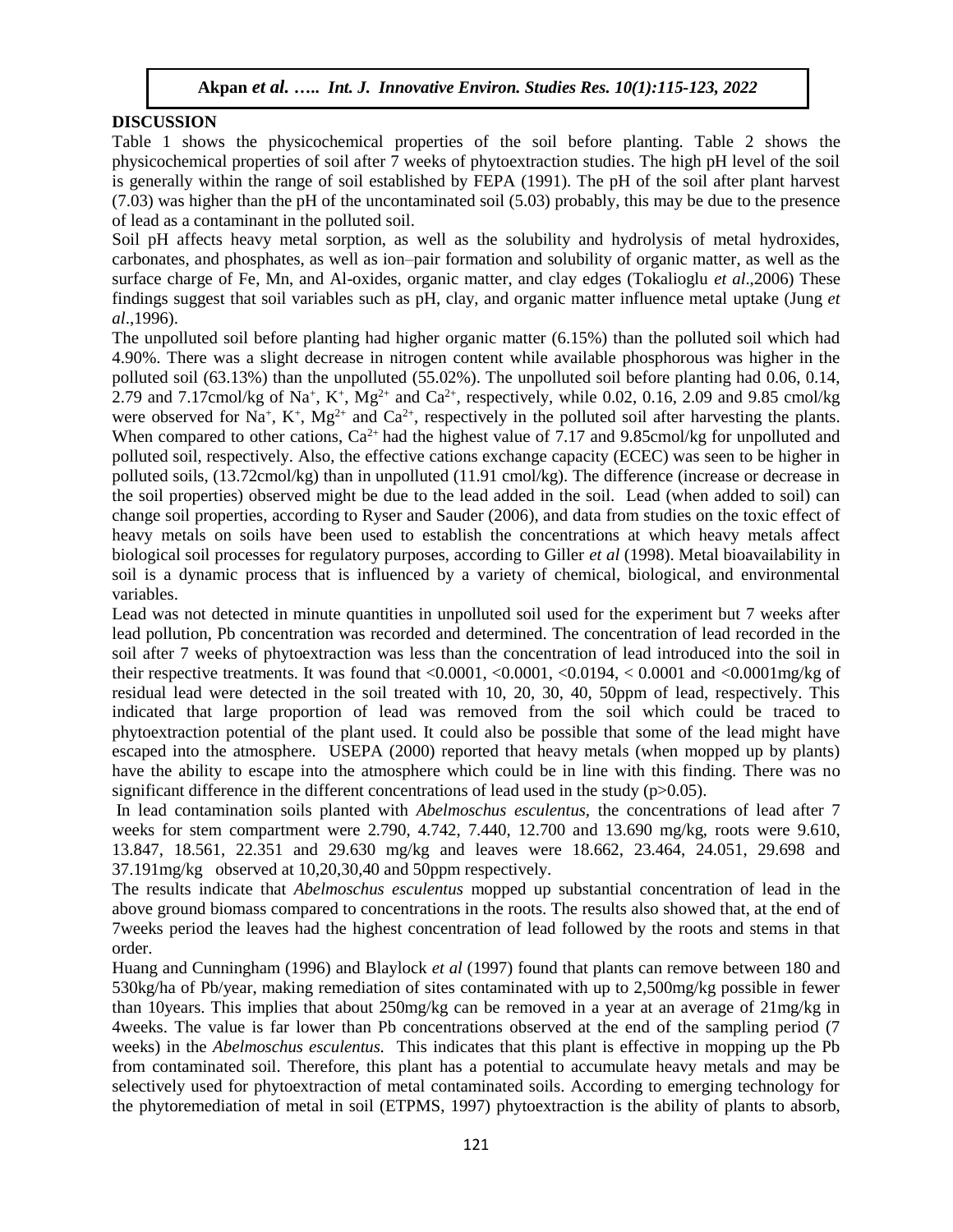concentrate, and precipitate toxic metals from contaminated soils, into the above ground biomass (shoots, leaves, stems and seeds).

The highest BCF was recorded in soil polluted with 10ppm lead. This might be due to the fact that at moderately low concentration of lead in the soil, plants tend to accumulate more metals than higher concentrations (Benzarti *et al.,* 2005). The lowest was recorded in soil polluted with 40 and 50ppm. The highest TF in leaves and stems was recorded in soil polluted with 10ppm. The ability of phytoremediation has commonly been characterized by a TF (Baker, 1981), which is defined as the ratio of the metal concentration in the shoots to that in the roots. Plants with  $TF$  values  $>1$  are classified as high efficiency plants for metal translocation from roots to shoots. All the concentration of Pb in leaves showed TF values >1 indicating that the plants could be classified as high efficient plant for metal translocation from the roots to the leaves. Wei and Chen (2008) suggested that plant species with TF values >1 actively take up metals from the soil and accumulate them in their above ground parts, therefore they could be good phytoremediators.

#### **CONCLUSION**

Heavy metal pollution has been a major source of concern in recent decades due to the health risks that they provide to humans and other species when they accumulate within a biological system. It is clear that phytoextraction has the potential to help restore equilibrium to a stressed ecosystem, but caution is advised. The ability of *Abelmoschus esculentus* to repair Pb-contaminated soil was established in this study. After 7 weeks of cleanup, this plant had the largest concentration of Pb in its leaves. However, planting *Abelmoschus esculentus* in a lead-contaminated soil without a thorough investigation of the soil for Pb contamination could offer a significant risk to those who harvest the plant for consumption, as this plant has been reported to collect a significant amount of Pb.

#### **REFERENCES**

- Baker, A. J. M. (1981). Accumulators and excluder-strategies in the response of plants to heavy metals. *Journal of Plant Nutrition*, 3:643–654.
- Benzarti, S., Mohri, S. and Ono, Y. (2008). Plant response to heavy metal toxicity: comparative study between the Hyperaccumulator Thlaspi caerulescens (ecotype ganges) and nonaccumulator plants: lettuce, radish, and alfalfa. *Environmental Toxicology,* 23(5):607–616.
- Blaylock, M. J., Salt,D. E., Dushenkov S., (1997).Enhanced accumulation of Pb in Indian mustard by soil-applied chelating agents. *Environmental Science and Technology*, 31(3) 860–865.
- Emerging Technologies for the Phytoremediation of Metals in Soils, ETPMS. (1997) Interstate Technology and Regulatory Cooperation Work Group(ITRC), [http://www.itrcweb.org.](http://www.itrcweb.org/)
- Federal environmental protection agency (FEPA), (1991).Guidelines and standards for Industrial effluent, gaseous emissions and hazardous waste management in Nigeria.
- Gaur A. and Adholeya, A. (2004). Prospects of arbuscularmycorrhizal fungi in phytoremediation of heavy metal contaminated soils. *Current Science*, 86(4):528–534.
- Giahi, M., Rakhshaee, R. and Pourahmad, A. (2009). Studying effect of cell wall's carboxyl-carboxylate ratio change of Lemna minor to remove heavy metals from aqueous solution. *Journal of Hazardous Materials,*163(1):165–173.
- Giller, K. E., Witter, E., and Mcgrath, S. P. (1998). Toxicity of heavy metals to microorganisms and microbial processes in agricultural soils: a review. *Soil Biology* and *Biochemistry*, 30(10- 11):1389–1414.
- Huang J. W. and Cunningham, S. D. (1996). Lead phytoextraction: species variation in lead uptake and translocation. *New Phytologist*, 134 (1): 75–84.
- Ijah, U. J. J. and Ndana, M. (2003). Stimulated biodegradation of crude oil in soil amended with periwinkle shells. *The Environmentalist* 23:249-254.
- Jung, M. C. and Thornton, I. (1996). Heavy metal contamination of soils and plants in the vicinity of alead-zinc mine, Korea. *Applied Geochemistry*, 11(1-2): 53–59.